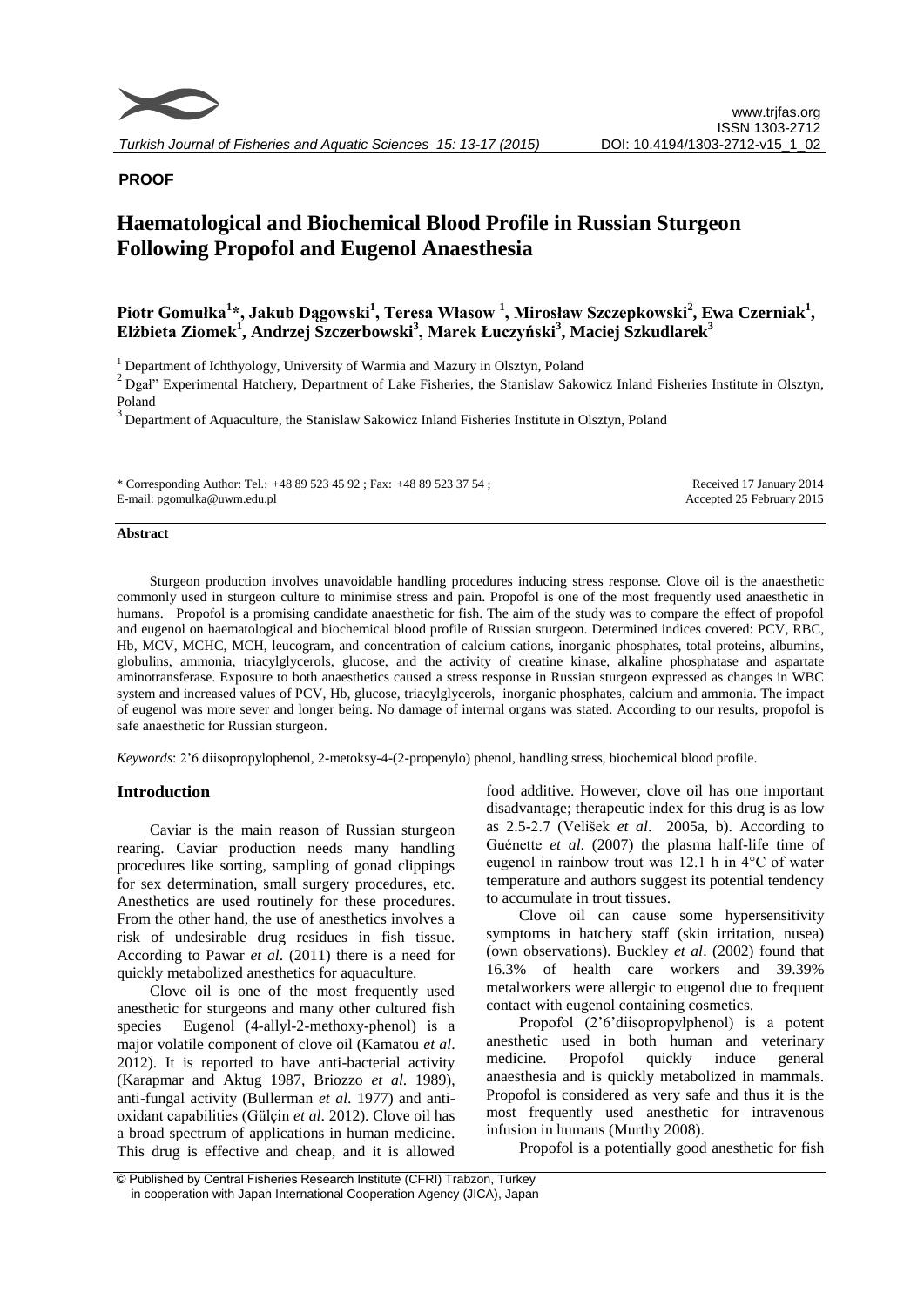(Fleming *et al*. 2003, Miller *et al*. 2005, Gomułka 2008). However, there is almost lack of reports on propofol influence on fish physiology. Gomułka et. al (2014) reported that propofol anaesthesia can reduce the negative impact of handling stress in European whitefish. The induction of anaesthesia is quick and accompanied by good myorelaxation. Progressive bradypnoe, down to the arrest of respiratory movement, can be observed during prolonged exposure or over dosage.

The aim of this study was the comparison of the effect of both propofol and clove oil on Russian sturgeon (*Acipenser gueldensaedtii*) by means of hematological and biochemical blood profile.

# **Materials and Methods**

# **Fish and Drugs**

Russian sturgeon juveniles were used for the experiment ( $n = 90$ ). The mean length of fish was  $31.5 \pm 1.5$  cm and mean weight was  $116.3 \pm 21.2$  g. Fish were obtained from the Experimental Fish Hatchery "Dgał" (Polish Inland Fisheries Institute in Olsztyn, Poland). Till the experiment, fish were kept in 1.5 m<sup>3</sup> tank. Water temperature was  $18.0 \pm 0.1$  °C. Fish were fed with commercial pellet feed (E-1p Stella, Skretting). Fish were starved 24 hours before the experiment.

Both propofol (>97%) and eugenol (>98%) were supplied by Sigma-Aldrich (USA). Stock solutions of propofol and eugenol in ethyl alcohol were prepared before the experiment, 25 mg ml<sup>-1</sup> and 106 mg ml<sup>-1</sup> respectively.

# **Experiment Protocol**

Two procedures were applied. In the procedure I, fish were exposed to the anesthetic for 10 min and the blood was sampled immediately after the exposure. In this procedure, control fish were sampled without anaesthesia in less than 2 min after removal from the tank. In the procedure II, blood was sampled 24 h after 10 min of exposure. The control fish, in this procedure, were exposed to anaesthetic free water.

Each procedure involved 3 groups of fish  $(n =$ 15); control group (C), eugenol exposed group (E) and propofol exposed group (P). Depending on the procedure, each group was marked as "0" or "24".

The exposure to the anesthetic was done in 30 l tank. Anesthetic bath temperature was  $18 \pm 0.5$  °C and oxygen saturation was over 80%. Anesthetic concentrations 10 mg  $l^{-1}$  and 42.4 mg  $l^{-1}$  were used for propofol and eugenol respectively. Above concentrations were chosen in preliminary test.

Blood was sampled with a syringe covered with heparin lithium salt from caudal vessels. Hematological indices were determined according to Svobodova *et al*. (1991) and covered hematocrit

(PCV), red blood cell count (RBC), hemoglobin concentration (Hb), mean cell valume (MCV), mean cell hemoglobin concentration (MCHC) and mean cell hemoglobin content (MCH), differential white blood cell count (Leukogram).

Blood samples were centrifuged with StatSpin centrifuge for 30 s in 15800 rpm (12 000 x g). Biochemical indices were determined with VetTest Chemistry Analyzer (Idexx Lab., USA) and covered blood concentration of albumins (ALB), globulins (GLOB), total proteins (TP), ammonia (NH3), glucose (GLU), triacylglycerols (TRIG), calcium (CA), phosphates (PHOS) and activity of alanine aminotransferase (ALT), aspartate aminotransferase (AST), alkaline phosphatase (ALKP) and creatinine kinase (CK). All above parameters were determined in one run to avoid repeated thawing/freezing of the sample.

#### **Statistic Analysis**

Data were tested for the normal distribution using Shapiro-Wilk test and for the homogeneity of variance by Leven's test. Data which met assumptions of variance analysis were tested by ANOVA procedure and *post hoc* Tuckey test. Kruskal-Wallis ANOVA and Mann-Whitney U test were used for the others. Differences were considered as significant when  $P<0.05$ .

Arcsin transformation (Sokal and Rohlf 1969) was applied for leucogram data before the statistical analysis, according below formula:

$$
t(p) = \arcsin \sqrt{p}
$$

where: *p* means proportion of blood cell of given type.

# **Results**

Both propofol and eugenol effectively induced anesthesia in Russian sturgeon. Fish were anesthetized within approximately 3 min. No mortalities was observed 24 h following the anaesthesia.

No significant differences in MCV, MCHC and MCH were found between experimental groups in both procedure. Significantly higher values of PCV and Hb were determined in sturgeons exposed to procedure I when compared to respective control (C0) (Table 1). After 24 h, PCV and Hb were recovered to initial values. RBC values were significantly lower 24 h after exposure in all groups subjected to procedure II when compared to C0 (Table 1).

No significant difference in leucogram was observed between anaesthetic exposed fish and respective control subjected to the procedure II . However, significant decrease of the percentage of lymphocytes was observed in E24 group when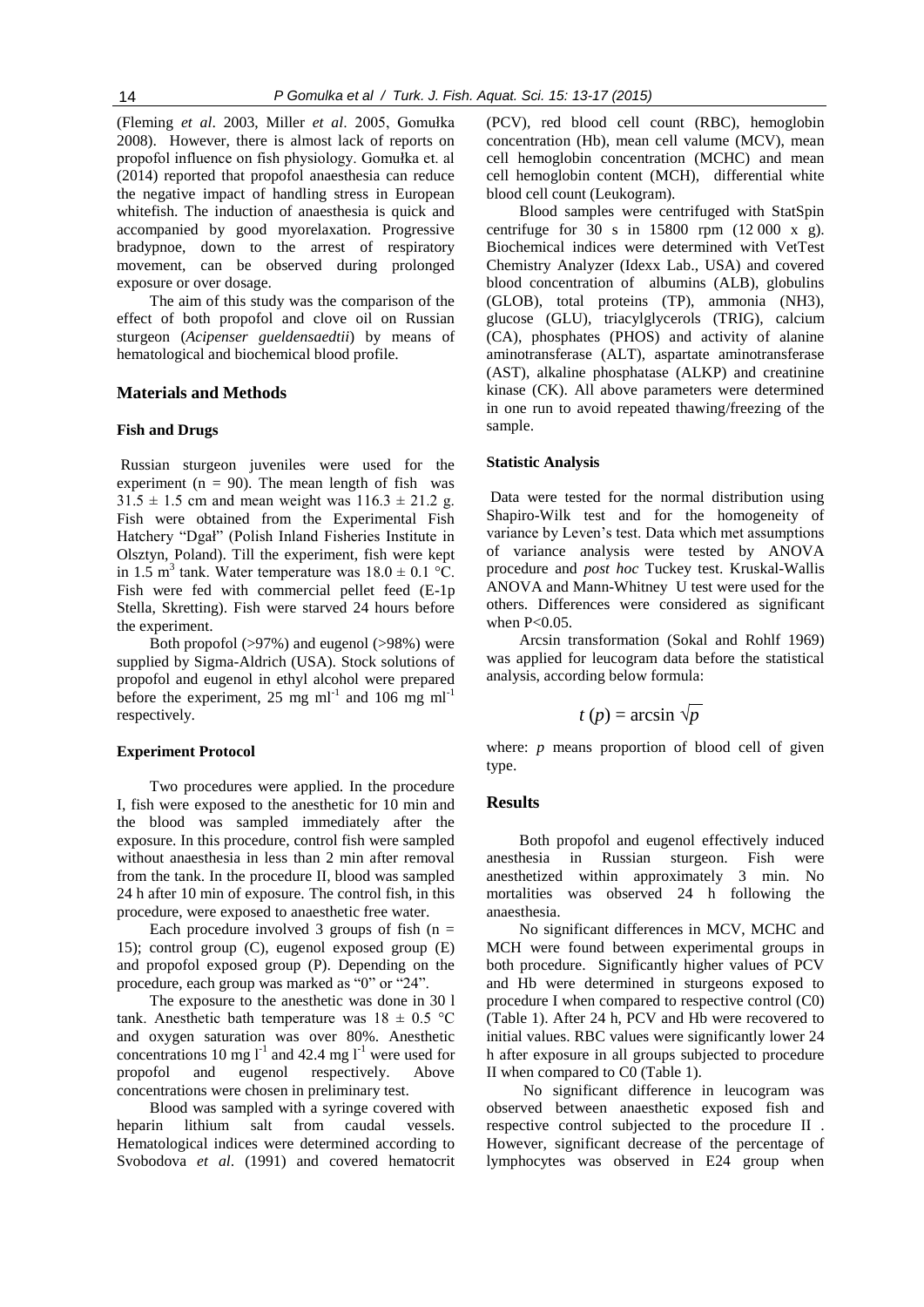compared to initial control (C0). Significant increase of the contribution of neutrophiles and significant decrease in case of eosinophiles was observed in all groups subjected to procedure II when compared to C0. The contribution of eosinophiles was also decreased in P0 group (Table 2).

PHOS concentration was increased  $(P<0.05)$  in sturgeon immediately following anaesthesia, however it was recovered within 24 h. CA concentration was elevated in P0 only and it was significantly lower in P24 fish when compared to both controls (Table 3).

Significant decrease of TP was found in P24 and E24 group when compared to C0, it resulted from significant decrease of GLOB in these groups.

Glucose level was significantly elevated in fish exposed to both anesthetics in procedure I. It was recovered in P24 group. TRIG was increased in all groups sampled 24 h after anesthesia, however, the increase was significant only in E24 fish when compared to C0. Significant increase in  $NH<sub>3</sub>$  was determined in the blood of E0 fish (Table 3).

In all tested fish ALT activity level was below the range of linearity of determination (>10 UI/L). No significant change in the activity of AST and CK was found in blood plasma. ALKP activity was significantly decreased in P24 fish when compared to C24.

#### **Discussion**

Exposures to both propofol and eugenol moderately affected the hematological and biochemical profile of blood of Russian sturgeon.

Sudden increase in the number of circulating erythrocytes is a result of spleen evacuation (Caldwell and Hinshaw 1994). Newly released cells can consist even 90% of RBC and may be released within several minutes (Pearson and Stevens, 1991) in response to stress. There was no significant increase of RBC immediately after exposure to both anesthetics, however, increase of Hb could result from RBC destruction which equalized RBC realize. Significantly lower RBC number in fish exposed to procedure II seems to support this hypothesis. The used Hb determination method measures all blood volume haemoglobin not specifically internal erythrocyte haemoglobin. The exposure of Siberian sturgeon to both MS-222 and eugenol resulted in erythrocyte swelling and destruction (Gomułka *et al*. 2008). The apparent growth of MCH value was observed in this study. Although no significant increase of MCV and MCH in anaesthetic exposed fish was observed in the present study, it seems that the same phenomena was observed, however, less sever.

**Table 1** Hematological indices of Russian sturgeon exposed to both propofol and eugenol anaesthesia

|                  | Group           |                  |                         |                        |                        |                        |  |
|------------------|-----------------|------------------|-------------------------|------------------------|------------------------|------------------------|--|
| Indicator        | procedure I     |                  |                         | procedure II           |                        |                        |  |
|                  | Control 0       | Eugenol 0        | Propofol 0              | Control 24             | Eugenol 24             | Propofol 24            |  |
| <b>PCV</b> [1/1] | $0.25 \pm 0.02$ | $0.29 \pm 0.03*$ | $0.29 \pm 0.03*$        | $0.24 \pm 0.02$ (0.2-  | $0.23 \pm 0.02$        | $0.23 \pm 0.02$        |  |
|                  | $(0.21 - 0.28)$ | $(0.25 - 0.33)$  | $(0.24 - 0.35)$         | 0.28                   | $(0.2 - 0.28)$         | $(0.2 - 0.29)$         |  |
| Hb [g/l]         | $49.4 \pm 6.2$  | $58.6 \pm 4.2*$  | $58.2 \pm 5.9$ * (48.7- | $46.5 \pm 5.5$ (38.4-  | $50.1 \pm 8.6$         | $45\pm5.2*$            |  |
|                  | $(36.6 - 57.3)$ | $(52.4 - 66.8)$  | 69.6                    | 58.2)                  | $(37.2 - 63.7)$        | $(38.4 - 56.1)$        |  |
| $RBC$ [T/I]      | $0.45 \pm 0.08$ | $0.46 \pm 0.03$  | $0.47 \pm 0.03$ (0.41-  | $0.40 \pm 0.03*$       | $0.40 \pm 0.05*$       | $0.37 \pm 0.03* \#$    |  |
|                  | $(0.32 - 0.6)$  | $(0.41 - 0.49)$  | (0.54)                  | $(0.34 - 0.46)$        | $(0.32 - 0.48)$        | $(0.31 - 0.42)$        |  |
| <b>MCV</b>       | $565 \pm 103$   | $647\pm68$       | $631\pm85$              | $600\pm70$             | 588±80                 | $627 \pm 67$           |  |
|                  | $(420 - 781)$   | $(544 - 774)$    | $(500-793)$             | $(533 - 750)$          | $(456 - 734)$          | $(538-784)$            |  |
| <b>MCHC</b>      | $0.20 \pm 0.01$ | $0.20 \pm 0.02$  | $0.20 \pm 0.02$ (0.17-  | $0.20 \pm 0.02$ (0.15- | $0.21 \pm 0.02$ (0.18- | $0.20 \pm 0.02$ (0.17- |  |
|                  | $(0.17 - 0.22)$ | $(0.17 - 0.24)$  | 0.23)                   | 0.25)                  | 0.25)                  | 0.22)                  |  |
| <b>MCH</b>       | $112\pm 22$     | $129 \pm 12$     | $125 \pm 13$            | $118 \pm 17$           | $126 \pm 24$           | $123 \pm 14$           |  |
|                  | $(82-165)$      | $(109-152)$      | $(103-145)$             | $(96-150)$             | $(87-179)$             | $(101-151)$            |  |

Results are presented as mean  $\pm$  SD (range). Asterisk \* indicates the result significantly different (P<0.05) from Control 0 group; and hash # indicates results significantly different from Control 24 group.

**Table 2** Leucogram of Russian sturgeon exposed to both propofol and eugenol anaesthesia

| White blood<br>cell type | Group                  |                 |                  |                  |                   |                  |  |
|--------------------------|------------------------|-----------------|------------------|------------------|-------------------|------------------|--|
|                          | Procedure I            |                 |                  | Procedure II     |                   |                  |  |
|                          | Control 0              | Eugenol 0       | Propofol 0       | Control 24       | Eugenol 24        | Propofol 24      |  |
| Lymphocytes              | $0.67 \pm 0.02$ (0.23- | $0.69 \pm 0.02$ | $0.69 \pm 0.01$  | $0.59 \pm 0.01$  | $0.51 \pm 0.02*$  | $0.64 \pm 0.01$  |  |
|                          | (0.84)                 | $(0.41 - 0.86)$ | $(0.49-0.9)$     | $(0.43 - 0.81)$  | $(0.31 - 0.77)$   | $(0.53 - 0.74)$  |  |
| Monocytes                | $0\pm 0$               | $0\pm 0$        | $0\pm 0$         | $0 \pm 0.00$     | $0\pm 0$          | $0\pm 0$         |  |
|                          | $(0-0.01)$             | $(0-0)$         | $(0-0)$          | $(0-0.01)$       | $(0-0.01)$        | $(0-0.01)$       |  |
| Myelocytes               | $0.01 \pm 0.00$        | $0 \pm 0.00$    | $0 \pm 0.00*$    | $0.01 \pm 0.00$  | $0.01 \pm 0.00$   | $0 \pm 0.00$     |  |
|                          | $(0-0.02)$             | $(0-0.01)$      | $(0-0.01)$       | $(0-0.03)$       | $(0-0.03)$        | $(0-0.01)$       |  |
| Neutrophiles             | $0.14 \pm 0.02$        | $0.18 \pm 0.01$ | $0.23 \pm 0.021$ | $0.33 \pm 0.02*$ | $0.43 \pm 0.024*$ | $0.31 \pm 0.01*$ |  |
|                          | $(0-0.32)$             | $(0.04 - 0.41)$ | $(0.06 - 0.48)$  | $(0.13 - 0.51)$  | $(0.15-0.66)$     | $(0.15 - 0.45)$  |  |
| Eosinophiles             | $0.16 \pm 0.041$       | $0.12 \pm 0.01$ | $0.06 \pm 0.01*$ | $0.06 \pm 0.01*$ | $0.04 \pm 0.01*$  | $0.04 \pm 0.00*$ |  |
|                          | $(0.05 - 0.77)$        | $(0.06 - 0.31)$ | $(0.02 - 0.18)$  | $(0.01 - 0.19)$  | $(0-0.08)$        | $(0.01 - 0.13)$  |  |

Values are presented as mean±SD (range). Asterisk indicates the result significantly different (P <0.05) from the Control 0 group.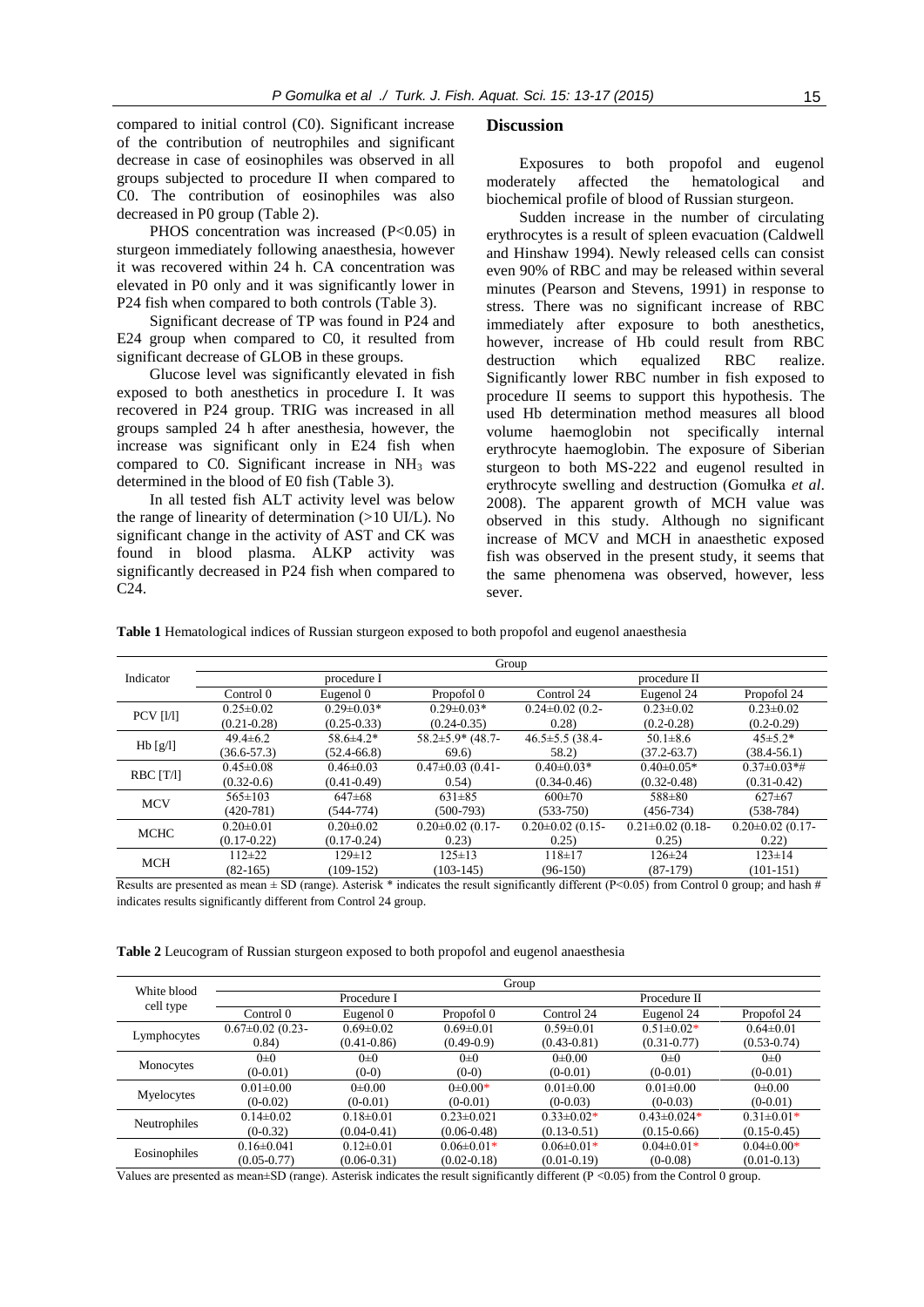|  | <b>Table 3</b> Biochemical blood profile of Russian sturgeon exposed to both propofol and eugenol anaesthesia. |
|--|----------------------------------------------------------------------------------------------------------------|
|  |                                                                                                                |

|                 | Group           |                  |                        |                        |                       |                   |  |
|-----------------|-----------------|------------------|------------------------|------------------------|-----------------------|-------------------|--|
| Indicator       | Procedure I     |                  |                        | Procedure II           |                       |                   |  |
|                 | Control 0       | Eugenol 0        | Propofol 0             | Control 24             | Eugenol 24            | Propofol 24       |  |
| <b>PHOS</b>     | $2.45 \pm 0.26$ | $2.81 \pm 0.53*$ | $2.94 \pm 0.56*$       | $2.26 \pm 0.34$        | $2.43 \pm 0.41$       | $2.36 \pm 0.41$   |  |
| [mmol/l]        | $(2.00-2.97)$   | $(1.84 - 3.52)$  | $(2.00-3.84)$          | $(1.61 - 2.77)$        | $(1.81 - 3.03)$       | $(1.71 - 3.16)$   |  |
| CA              | $1.83 \pm 0.13$ | $1.81 \pm 0.15$  | $2.11 \pm 0.32*$       | $1.91 \pm 0.39$        | $1.88 \pm 0.28$       | $.68 \pm 0.28$ *# |  |
| [mmol/l]        | $(1.63 - 2.05)$ | $(1.53 - 2.03)$  | $(1.75 - 2.65)$        | $(1.18 - 2.60)$        | $(1.45 - 2.40)$       | $(1.20-2.45)$     |  |
| <b>TP</b>       | $21.6 \pm 6.4$  | $23.4\pm 6.0$    | $20.6 \pm 5.5$         | $18.1 \pm 5.8$         | $16.9 \pm 5.0*$       | $15.8 \pm 4.7*$   |  |
| [g/l]           | $(13-35)$       | $(13-34)$        | $(10-31)$              | $(9-30)$               | $(9-25)$              | $(9-26)$          |  |
| <b>ALB</b>      | $1.67 \pm 1.84$ | $2.20 \pm 1.47$  | $2.33 \pm 1.54$        | $2.40 \pm 2.5$         |                       | $1.33 \pm 1.35$   |  |
| [g/l]           | $(0-5)$         | $(0-4)$          | $(0-5)$                | $(0-8)$                | $1.73 \pm 1.79$ (0-5) | $(0-4)$           |  |
| <b>GLOB</b>     | $19.8 + 4.8$    | $21.2+4.8$       | $18.2 \pm 4.1$         | $15.9 + 4$             | $15.2 \pm 3.6*$       | $14.4 \pm 3.5*$   |  |
| [g/l]           | $(13-30)$       | $(13-30)$        | $(10-26)$              | $(9-24)$               | $(9-21)$              | $(9-22)$          |  |
| NH <sub>3</sub> | $121 \pm 28$    | $162 \pm 30*$    | $148 + 32$             | $115 \pm 34$           | $129 + 36$            | $110\pm 35$       |  |
| $mol/l$ ]       | $(77-170)$      | $(126-224)$      | $(93-214)$             | $(71-193)$             | $(71-191)$            | $(72-195)$        |  |
| <b>TRIG</b>     | $1.77 \pm 0.83$ | $1.83 \pm 0.65$  | $2.64 \pm 0.78$ (1.46- | $2.69 \pm 1.21$ (0.60- | $2.93 \pm 0.89*$      | $2.34\pm0.79$     |  |
| [mmol/l]        | $(0.60 - 3.77)$ | $(1.00-3.61)$    | 4.22)                  | 4.22                   | $(1.31 - 4.22)$       | $(1.05-4.03)$     |  |
| <b>GLU</b>      | $2.57 \pm 0.50$ | $3.59 \pm 0.50*$ | $3.84 \pm 0.45*$       | $3.22 \pm 0.60*$       | $3.14 \pm 0.49*$      | $2.93 \pm 0.54$   |  |
| [mmol/l]        | $(1.72 - 3.50)$ | $(2.89 - 4.72)$  | $(3.22 - 4.94)$        | $(2.44 - 4.56)$        | $(2.33-4.00)$         | $(2.11-4.11)$     |  |
| <b>CK</b>       | $408 + 397$     | 275±235          | $321 \pm 244$          | $302 \pm 309$          | $207 \pm 166$         | $294 \pm 218$     |  |
| [U/L]           | $(4-1427)$      | $(26-772)$       | $(31-827)$             | $(11-1190)$            | $(49-597)$            | $(78-777)$        |  |
| <b>AST</b>      | 198±77          | $204 \pm 89$     | $200 \pm 81$           | $257 + 96$             | $270 + 187$           | $253 \pm 93$      |  |
| [U/L]           | $(88-389)$      | $(90-361)$       | $(80-347)$             | $(87-475)$             | $(117-899)$           | $(120-406)$       |  |
| <b>ALKP</b>     | $173 + 167$     | $187 \pm 112$    | $183 \pm 143$          | $269 + 238$            | $171 \pm 98$          | $122 \pm 69$ #    |  |
| [U/L]           | $(85-738)$      | $(72-418)$       | $(78-638)$             | $(89-893)$             | $(55-404)$            | $(53-332)$        |  |

Values are presented as mean±SD (range). Asterisk \* indicates the result significantly different (P<0.05) from Control 0 group; and hash  $#$ indicates results significantly different from Control 24 group.

According to Ainsworth *et al*. (1991), acute stress in fish is usually followed by a decrease of the percentage of lymphocytes and eosinophiles and an increase in neutrophiles contribution in circulating blood. Cortisol, secreted during stress reaction, shortens the life span of lymphocytes and promotes their apoptosis (Wyets *et al*. 1998, Verburg van Kemenade 1999). Thus a decreased lymphocyte count is often observed effect of stress. Eugenol anesthesia in Russian sturgeon was followed by significant decrease of percentage of lymphocytes when compared to C0. Similar decrease in lymphocyte contribution was observed in European catfish *Silurus glanis* following clove oil anaesthesia (Velišek *et al*. 2006). However, no effect of clove oil anaesthesia on lymphocyte count was found in Siberian sturgeon, rainbow trout and common carp (Gomułka *et al*. 2008, Velišek *et al*. 2005 a,b).

Glucose is considered as the main source of energy for fish cells and rapid increase of blood glucose follows acute stress in fish (Barton 2002). Both eugenol and propofol exposures were followed by immediate significant increase of blood glucose. However, in procedure II, control and eugenol anesthetized sturgeon also revealed increased glucose level. Moreover, it was accompanied by increased level of TRIG (Table 3) in E24 fish. TRIG are synthesized from carbohydrates in liver and stored in fat tissue as an energy source (Tocher 2003). Bayea *et al*. (2006) and Gomułka *et al*. (2008) suggest that hiperlipidemia is an alternative pathway of energy stores mobilization in sturgeons under stress conditions. Increased TRIG and unchanged blood glucose were found in Siberian sturgeon (Gomułka *et al*. 2008) and European catfish (Velišek *et al*. 2006) exposed to clove oil. Unchanged TRIG level was found in rainbow trout and common carp anesthetized with both eugenol and 2-phenoxyetanol (Velišek *et al*. 2004a, 2005a,b, Velišek and Svobodova 2004b).

Increased level of blood ammonia can be attributed to protein catabolism and gluconeogenesis which is activated to meet the demand for glucose in response to stress. However, no significant decrease of protein was observed at the same time. From the other hand, the increase of ammonia level can also resulted from respiratory acidosis and subsequent difficulties in ammonia excretion.

Increased level of PHOS and CA following anesthesia can be attributed to acute respiratory acidosis, and opposite, the decrease in both indices is observed in case of respiratory alkalosis (Ghosh and Joshi 2008). Exposure to both anesthetics was followed by hyperphosphatemia in Russian sturgeon which was recovered within 24 h. Similar pattern was found for CA in sturgeons exposed to propofol, however, CA level was significantly lower 24 h after anesthesia when compared to both controls. In this group of fish ALKP activity was also decreased.

Unchanged activity of AST, ALT and CK reflects no tissue damage following both propofol and eugenol anaesthesia.

#### **Conclusions**

Eugenol anesthesia caused more severe physiological disturbances in Russian sturgeon when compared to propofol anesthesia. We can recommend propofol as a save drug for inducing general anesthesia in Russian sturgeon.